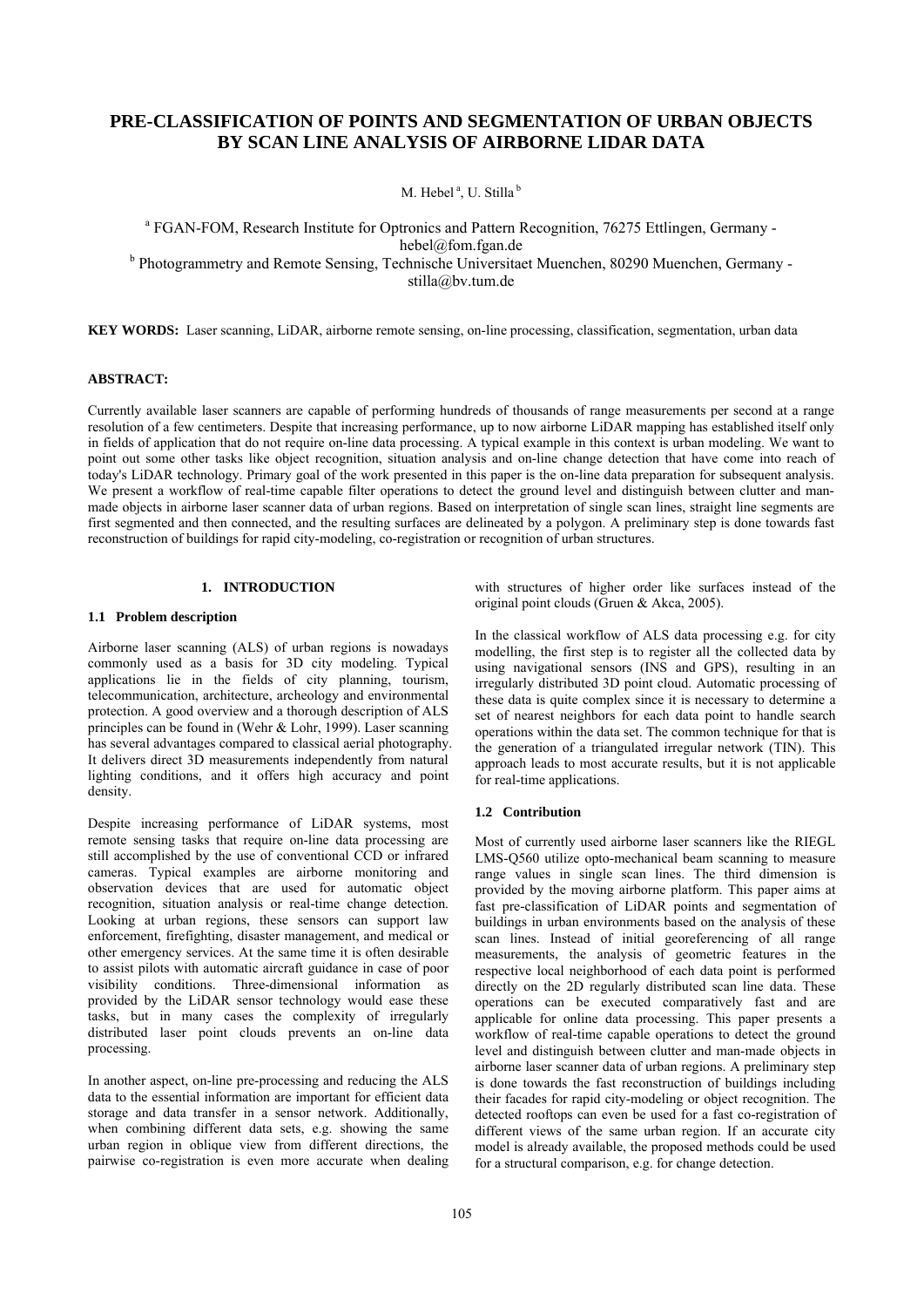#### **1.3 Related work**

Processing of laser scanner point clouds for automatic filtering, segmentation, classification and modeling of structures has been thoroughly studied by many researchers in recent years. In some parts our work follows or extends the ideas presented in other articles that are especially mentioned in this section. According to (Vosselman et al., 2004), two major classes of segmentation algorithms can be pointed out: surface growing and scan line segmentation. Pointwise growing of planar faces in combination with a three-dimensional Hough transform as described by Vosselman and Dijkman (2001) can be used to reconstruct accurate 3D building models, but since it needs a TIN structure this approach is suited only for off-line data processing.

Fundamental ideas on fast segmentation of range images into planar regions based on scan line analysis have been published by Jiang and Bunke (1994, 1999). Their algorithm first divides each row of a range image into straight line segments, and then it performs a region growing process with these line segments. Since this is the most obvious way of proceeding, we basically adapted that approach to work with our data. Instead of range images we have to deal with continuously recorded scan lines that are not necessarily parallel. Jiang and Bunke originally used the splitting algorithm of Duda and Hart. Axelsson (1999) described a classification of points in a scan line based on the second derivatives of the elevation difference. In contrast our filtering of straight line segments is based on a robust estimation technique (RANSAC). This was also proposed by Hatger and Brenner (2003) for the segmentation of roads in regularized ALS grid data. Since our data is not regularized this way, we had to implement a different method to merge straight line segments into surfaces. Sithole and Vosselman (2003, 2005) used scan line based methods for structure detection in point clouds and filtering of ALS data, but they refer to the term "scan line" in a different manner. Instead of processing hardware generated scan lines like we do, they define scan lines with multiple orientations by slicing the point cloud and connecting 3D points based on height difference and slope.

From an application-oriented point of view, only few articles have yet been published on on-line processing of laser scanner data. Examples are automatic uploading of piled box-like objects (Katsoulas & Werber, 2004) or the exploitation of LiDAR data to obtain traffic flow estimates, described by Toth et al. (2004).

#### **2. EXPERIMENTAL SETUP**

The sensors that are briefly described here have been attached to a Bell UH1-D helicopter to acquire the data shown in this paper.

#### **2.1 Navigational sensors**

The APPLANIX POS AV comprises a GPS receiver and a gyro-based inertial measurement unit (IMU), which is the core element of the navigational system. The GPS data are used for drift compensation and geo-referencing, whereas the IMU determines accelerations with high precision. These data are transferred to the position and orientation computing system (PCS), where they are fused by a Kalman filter, resulting in position and orientation estimates for the sensor platform.

#### **2.2 Laser Scanner**

The RIEGL LMS-Q560 is a laser scanner that gives access to the full waveform by digitizing the echo signal. The sensor makes use of the time-of-flight distance measurement principle with nanosecond infrared pulses. Opto-mechanical beam scanning provides single scan lines, where each measured distance can be geo-referenced according to the position and orientation of the sensor. Waveform analysis can contribute intensity and pulse-width as additional features, which is typically done by fitting Gaussian functions to the waveforms. Since we are mainly interested in fast processing of the range measurements, we neglect full waveform analysis throughout this paper. Range *d* (expressed in meter) under scan angle *α* (-30 degree to  $+30$  degree) is estimated corresponding to the first returning echo pulse as it can be found by a constant fraction discriminator (CFD). Positions with none or multiple returns are discarded, and with  $x = d \sin(\alpha)$ ,  $y = d \cos(\alpha)$  the scan line data is given in 2D Cartesian coordinates. Since the rotating polygon mirror operates with 1000 scan positions, one scan line can successively be stored in an array *A* of maximum size *(1000, 2)*. In praxis, navigational data assigned to each range measurement need also to be stored in that array for later georeferencing. Figure 1 illustrates the process of data acquisition and exemplarily shows a scan line measured at an urban area. Buildings appear to be upside down in that representation, because the rooftops are nearer to the sensor than ground level.



Figure 1. Illustration of data acquisition (top) and exemplary scan line (bottom).

#### **3. USED METHODS AND DATA PROCESSING**

Most parts of typical buildings will appear as local straight line segments within the scan line data, even if the airborne laser scanner is used in oblique configuration to obtain information concerning the facades of buildings. Our method is intended to filter the data points in each scan line to keep only those points that are most promising to represent parts of buildings. Consequently, points at ground level and those belonging to objects with an irregular shape like trees or other vegetation are removed. To distinguish between clutter and man-made objects, the RANSAC technique is used to fit straight line segments to the scan line data.

# **3.1 Random sample consensus (RANSAC)**

The random-sample-consensus paradigm (RANSAC) as described by Fischler and Bolles (1981) is a standard technique to estimate parameters of a mathematical model underlying a set of observed data. It is particularly used in case that the observed data contain data points which can be explained by a set of model parameters (inliers) and such data points that do not fit the model (outliers). To apply the RANSAC scheme, a procedural method has to be available that determines the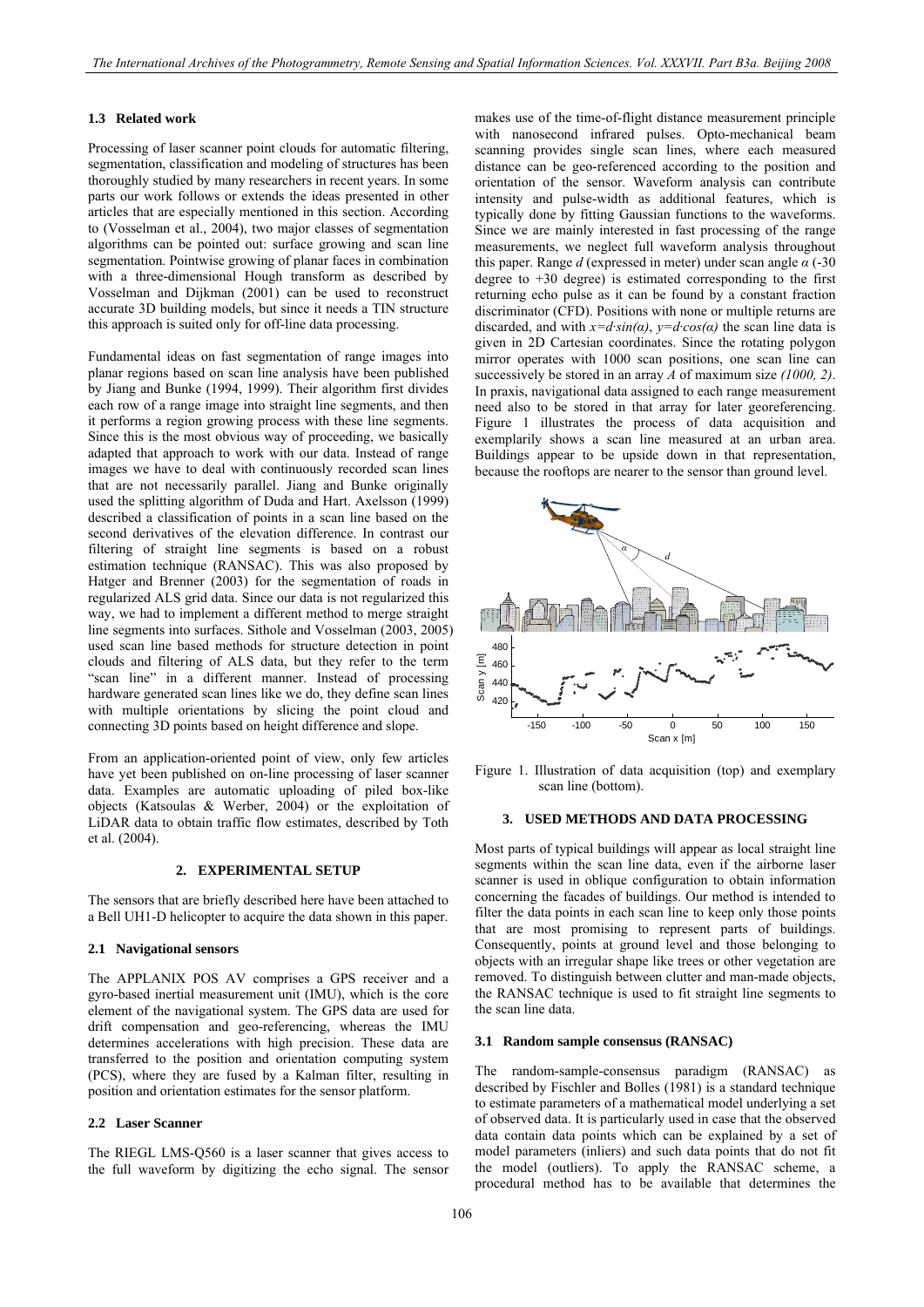parameters to fit the model to a minimal subset of the data. In this paper we use RANSAC to fit line segments to subsets of 2D points in a scan line. If we have a set of *n* points  $\{p_1, ..., p_n\}$ and we assume that this set mostly contains points that approximately lie on straight line (inliers) and some others that do not (outliers), simple least squares model fitting would lead to poor results because the outliers would affect the estimated parameters. RANSAC estimates a straight line only by taking the inliers into account, provided that the probability of choosing only inliers among the data points is sufficiently high. To compute a straight line, a random sample of two points (the minimal subset)  $p_i$  and  $p_j$  is selected. The resultant line's normal vector  $n_0$  can easily be computed by interchanging the two coordinates of  $(p_i - p_j)$ , altering the sign of one component and normalizing the vector to unit length. This yields the normal vector  $n_0$  and with  $(x-p_i) \cdot n_0 = 0$  the line's Hessian normal form is given. Given this representation it is easy to check any other point  $p$  if it is an inlier or outlier simply by computing the distance  $d = |(\mathbf{p}-\mathbf{p}_i)\cdot\mathbf{n}_0|$  to the previously obtained line. If the distance *d* is below a pre-defined threshold, we assess that point as inlier. The number of inliers and the average distance of all inliers to the line are used to evaluate the quality of the fitted straight line. This procedure is repeated several times in order to converge to the best possible straight line.

# **3.2 Scan line analysis**

The following steps are executed to fit straight line segments to the scan line data and to remove irregularly shaped objects:

- (1) Choose an unmarked position *i* at random among the available data in the array *A* holding the scan line data.
- (2) Check a sufficiently large interval around this position *i* for available data, resulting in a set *S* of 2D points.
- (3) Set the counter *k* to zero.
- (4) If *S* contains more than a specific number of points (e.g. at least six), continue. Otherwise mark the current position *i* as discarded and go to step 14.
- (5) Increase the counter *k* by one.
- (6) Perform a RANSAC-based straight line fitting with the 2D points in the specified set *S*.
- (7) If RANSAC is not able to find an appropriate straight line or the number of inliers is low, mark the current position as discarded and go to step 14.
- (8) Obtain the line's Hessian normal form  $(x-p_i) \cdot n_0 = 0$  and push the current position *i* on an empty stack.
- (9) Pop the first element *j* off the stack.
- (10) If the counter *k* has reached a predefined maximum and the number of points in *S* is high enough, store the 2D normal vector information  $n_0$  at position *j* and mark that position as processed.
- (11) Check each position in an interval around *j* that has not already been looked at whether the respective point lies sufficiently near to the straight line. If so, push its position on the stack. Additionally, include the 2D point in a new set *S'*.
- (12) While the stack is not empty, go to step 9. Otherwise continue with step 13.
- (13) If the counter  $k$  has reached its maximum (e.g. two cycles), set it to zero and continue with step 14. Otherwise go to step 4 with the new set of points *S:=S'*.
- (14) Go to step 1 until a certain number of iterations has been performed or no unmarked data is available in the scan line.



Figure 2. Detected straight line segments in a typical scan line, color-coded according to 2D normal direction.

In each iteration step we randomly select a position in the array *A* of scan line data points and try to fit a straight line segment to the neighboring data at that position. The described RANSAC technique provides a robust estimation of the line segment's parameters, with automatic evaluation of the quality, e.g. by the number of outliers. If the fitted straight line is of poor quality, the data associated with the current position is assessed as clutter. Otherwise, we try to optimize the line fitting by looking for all data points that support the previously obtained line, which is done in steps  $(9)$ ,  $(10)$ ,  $(11)$  and  $(12)$ . These steps actually represent a line growing algorithm. The local fitting of a straight line segment is repeated once with the supporting points to get a more accurate result. The end points of the resulting line segment can be found as the perpendicular feet of the two outermost inliers. These and the 2D normal direction are stored before the method is repeated until all points in the scan line are either assessed as clutter or part of a line segment. Figure 2 shows detected straight lines for one exemplary scan line, depicted with a suitable color-coding according to the normal direction. The median locations of all detected line segments are used as subset of the seed-points in the next scan line to speed up calculations, so the choice in step (1) is no longer "random" at this stage.



Figure 3. Automatically identified dividing line between buildings and ground level in a scan line.

#### **3.3 Detection of the ground level**

The next step is to identify all points in the scan line that form the ground level. A line segment at ground level can be characterized by the number of points lying beneath it in an appropriate neighborhood with respect to its 2D normal direction (that number should be near zero). In general, this is not a sufficient condition, but it yields enough candidates for an estimation of the dividing line between objects of interest and ground level. The dividing line is formed by estimates of the sensor-to-ground distance in y-direction at each position in the scan line. Each newly found line segment, potentially lying at ground level, contributes to that estimate in a neighborhood of its position with respect to its normal direction. Thus, this approach is permissive to unevenness of the terrain (Figure 3). Finally, all line segments lying completely below the dividing line are assessed as ground level, whereas line segments crossing or lying above are classified as part of a building. For increased robustness, the exponentially smoothed moving averages of the dividing line's parameters are perpetually transferred from the previously processed scan lines.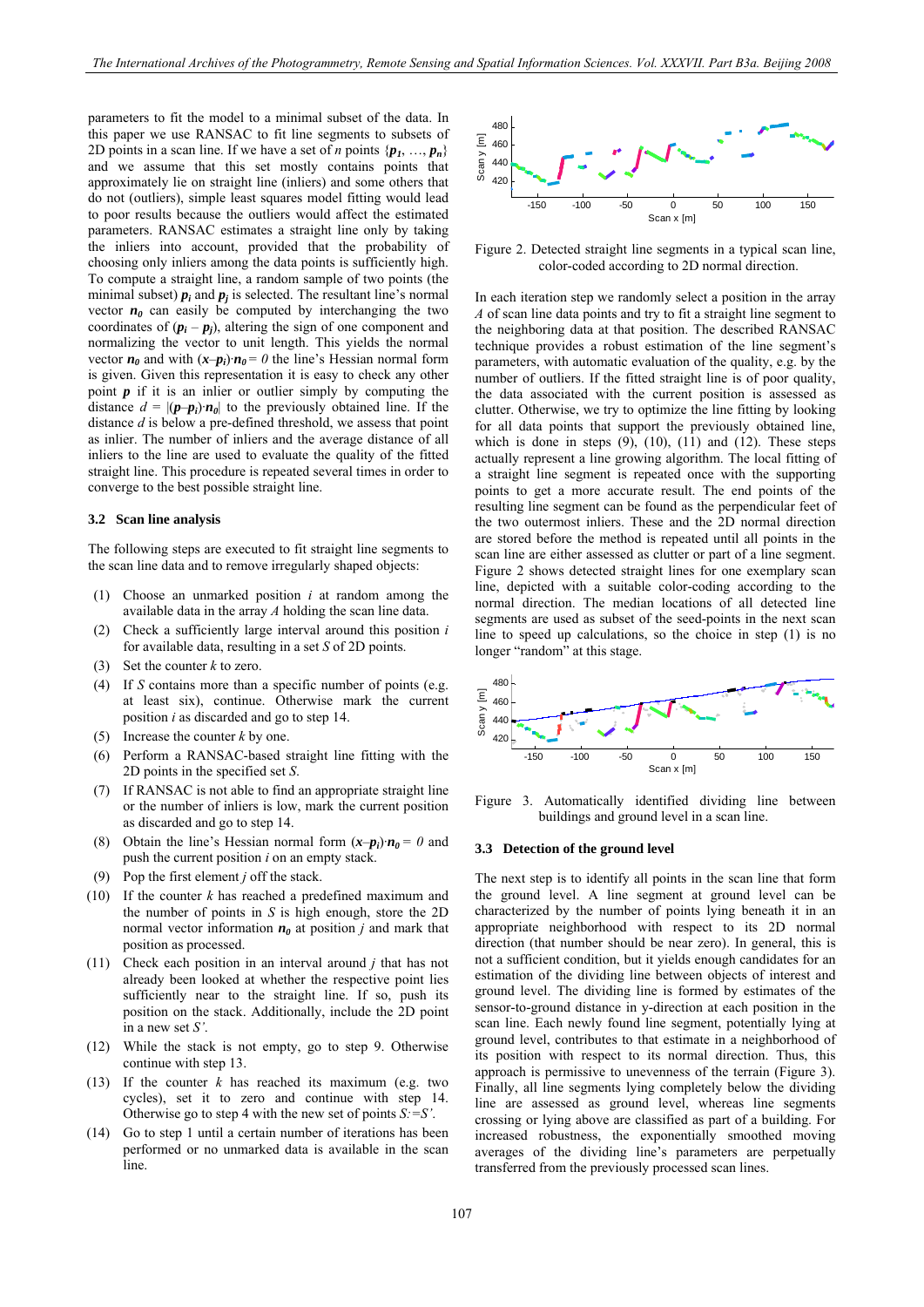<span id="page-3-0"></span>After most of the clutter and unwanted data points at ground level have been removed, the remaining line segments are likely to belong to planar parts of buildings, e.g. facades or rooftops. With our approach, only the end points of each detected line segment have to be georeferenced to result in correct positioned straight 3D lines. That reduces the amount of arithmetic operations, since only few points need to be converted with respect to the sensor orientation.

To give a comparison, Figure 4 (a) shows a rendered visualization of a point cloud of an urban area. Each range measurement has been georeferenced and every 3D point is depicted with its associated intensity resulting from off-line waveform analysis. The whole data set contains 1.300.000 points. Both full waveform analysis and converting of all points to the global 3D coordinate system are time-consuming. In contrast, Figure 4 (b) shows straight line segments after realtime capable scan line processing. Each line segment is depicted with a color-coding according to its 2D normal direction; the detected ground level is shown in yellow. Here the data set contains only 35.000 line segments classified as building and 15.000 line segments at ground level.





Figure 4. (a) Laser data of an urban area scanned in 45° oblique view, (b) same urban region after scan line analysis.



Figure 5. Two line segments within the same scan line.

# **3.4 Merging of line segments within a scan line**

Detected straight line segments within a single scan line are often ambiguous and affected by gaps. To merge overlapping or adjacent pieces that are collinear, line-to-line distances have to be evaluated. Let  $(P_1, P_2)$  and  $(Q_1, Q_2)$  denote two different line segments detected within the same scan line (Figure 5).

*P1*, *P2*, *Q1*, and *Q2* are the georeferenced end points in 3D space. Since every range measurement has a time-stamp,  $P_l$  and  $\overline{Q}_l$  can be chosen to represent the first recorded end point in the respective line segment,  $P_2$  and  $Q_2$  are chosen accordingly. Two different distance measures are evaluated to decide whether the two line segments are to be merged or not. The first distance  $d_1$ indicates if  $(P_1, P_2)$  and  $(Q_1, Q_2)$  are overlapping. In that case it would be zero; otherwise it is set to the minimum Euclidean distance between end points of the two line segments. With the abbreviations  $v_1 = p_1 - q_1$ ,  $v_2 = p_1 - q_2$ ,  $v_3 = p_2 - q_1$ , and  $v_4 = p_2 - q_2$  $q_2$ , distance  $d_1$  is defined as

$$
d_1 = \begin{cases} \min\left(\|\mathbf{v}_1\|, \|\mathbf{v}_2\|, \|\mathbf{v}_3\|, \|\mathbf{v}_4\|\right) & \text{if } \mathbf{v}_i^T \mathbf{v}_j \ge 0 \ \forall i < j \end{cases} \tag{3.1}
$$

With  $p_v = (p_2 - p_1)/||p_2 - p_1||$  and  $q_v = (q_2 - q_1)/||q_2 - q_1||$ , the parameters of the perpendicular feet of each end point with respect to the other line segment are given as

$$
sI = (qI - pI)T pv \ns2 = (q2 - pI)T pv \ntI = (pI - qI)T qv \nt2 = (p2 - qI)T qv
$$

The second distance  $d_2$  is a measure of collinearity. It describes the sum of all minimal Euclidean distances of end points to the other line segment. Using the above parameters  $s_1$ ,  $s_2$ ,  $t_1$  and  $t_2$ , distance  $d_2$  can be expressed as

$$
d_2 := ||p_1 + s_1 p_v - q_1|| + ||p_1 + s_2 p_v - q_2||
$$
  
+ 
$$
||q_1 + t_1 q_v - p_1|| + ||q_1 + t_2 q_v - p_2||
$$
 (3.2)

Let *L* denote the list of all detected line segments within the current scan line. The algorithm to find corresponding line segments works as follows:

- (1) Initialize the current labeling number *m* with 1.
- (2) Select the next entry *a* in *L*, starting with the first one.
- (3) If *a* is unlabeled, set its label to *m* and increase *m* by 1.
- (4) Successively test each line segment *b* in *L* following after *a* if  $d_1(a,b)$  and  $d_2(a,b)$  are smaller than predefined thresholds. If so, go to step (5), otherwise continue with testing until *b* reaches the end of the list *L*. In that case, go to step (6)
- (5) If *b* is unlabeled, set its label to the label of *a*. Otherwise set the label of *a* and *b* to the minimum of both labels. Continue testing in (4).
- (6) Continue with (2) until *a* reaches the end of the list *L*.
- (7) Repeat the procedure until labels do not change anymore.

Roughly spoken, the above procedure first initializes each line segment detected in the scan line with a unique label. Those collinear line segments that are found to overlap or lie adjacent are linked together by labeling them with their minimum labeling number. This process is repeated until the labels reach a stable state. The emerging clusters of line segments with same label are then represented by one single line segment, given by the two outermost end points of that cluster.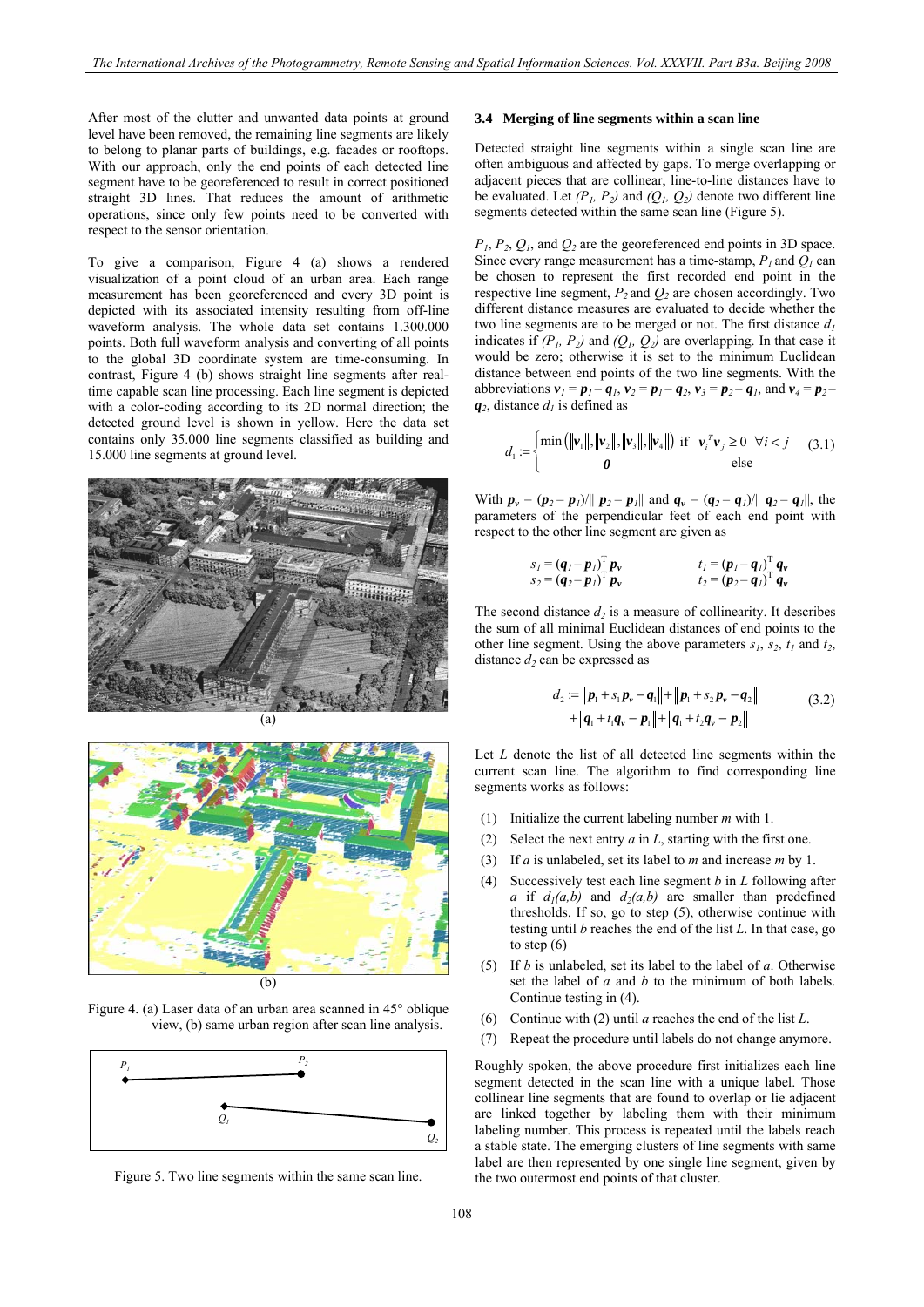#### <span id="page-4-0"></span>**3.5 Merging of line segments over several scan lines**

In principle, merging of 3D line segments over multiple scan lines is performed similar to the methods described in the previous section. In contrast to merging of line segments within the same scan line, we are now interested in coplanarity instead of collinearity. Thus other distance measures have to be evaluated. Let  $P_i$ ,  $P_j$ , and  $P_k$  be three of the four end points of two line segments. The distance of the fourth end point *Pm* to the plane defined by the three others is a measure of coplanarity. We define distance  $d_3$  as the sum of all four possible combinations:

$$
d_3 := \sum_{i} \frac{\left| \left( \boldsymbol{p}_i - \boldsymbol{p}_m \right)^T \left( \boldsymbol{p}_i - \boldsymbol{p}_j \right) \times \left( \boldsymbol{p}_i - \boldsymbol{p}_k \right) \right|}{\left\| \left( \boldsymbol{p}_i - \boldsymbol{p}_j \right) \times \left( \boldsymbol{p}_i - \boldsymbol{p}_k \right) \right\|}
$$
(3.3)

With the notations of section [3.4](#page-3-0), *d4* is simply defined as the minimum Euclidean distance between respective first and last end points and the centers of two line segments

$$
d_4 := \min\left(\|\mathbf{v}_1\|, \|\mathbf{v}_4\|, \frac{1}{2}\|\mathbf{v}_1 + \mathbf{v}_4\|\right) \tag{3.4}
$$

Another distance measure can be expressed by the angle between direction vectors  $p_v$  and  $q_v$ 

$$
d_{\mathsf{s}} \coloneqq \left| \arccos\left(\mathbf{p}_{\mathsf{v}}^T \mathbf{q}_{\mathsf{v}}\right) \right| \tag{3.5}
$$

Labeling of line segments over multiple scan lines works analogous to the labeling procedure within a single scan line. Nevertheless, there are some differences since scan lines are recorded successively. Moreover, simply testing of two line segments for coplanarity would allow the label to be handed over at edges of buildings. To avoid that, the 3D normal direction at each line segment has to be estimated.

- Let  $n$  be the number of scan lines to be traced back (e.g. five).  $L_0$  denotes the list of line segments in the current scan line,  $L_1$  is one scan line behind,  $L_2$  is two steps behind and so forth.
- First, test every line segment in  $L_0$  if it is near to other line segments in  $\{L_1, ..., L_n\}$  in terms of distance measures  $d_3$ ,  $d_4$ , and  $d_5$ . If line segments *a* and *b* correspond this way, store this link in a database.
- After that, line segments in  $L_n$  will receive no further links. The 3D normal direction at each line segment in  $L_n$  is estimated by RANSAC based plane fitting to the set of associated other line segments. If that set contains too few points or the number of outliers is high, the respective line segment is of class *2*. Those line segments are typically isolated or near to the edge of a building. All other line segments in  $L_n$  belong to class *1* and a 3D normal direction can be assigned to them.
- Initialize all line segments of  $L_n$  with new labeling numbers. Test every line segment in  $L_n$  if it is near to other line segments in  $\{L_{n+1}, \ldots, L_{2n}\}$  in terms of distance measures  $d_3$ ,  $d_4$  and  $d_5$  (these links are already established).
- If line segments  $a$  and  $b$  are linked, the following cases may occur:
	- *a* and *b* are of class *2*: do nothing
	- only one line segment is of class *1*: the class *2* line segment receives the label of the class *1* element
	- *a* and *b* are of class *1*: if the angle between the associated normal directions (calculated same as  $d_5$ )

falls below a predefined threshold, set the label of *a* and *b* to the minimum of both labels

Continue comparing  $L_n$  to  $\{L_{n+1}, ..., L_{2n}\}\$  until labels reach a stable state.

Just for clarification: the labels that are assigned to the scan lines in section [3.4](#page-3-0) are independent from those introduced here. The first *n* scan lines are required for initialization before the algorithm starts working. At least *2n* scan lines are needed before the merging of line segments begins. Line segments that form a connected (mostly planar) surface will successively be marked with the same label until no more fitting line segments are recorded (Figure 6).



Figure 6. Result of scan line analysis and line segment grouping (color corresponds to label).

#### **3.6 Delineation of connected line segments**

For data storage and preparation of subsequent analysis, it is convenient to delineate each completed cluster of connected line segments by a polygon (closed traverse). The 3D normal direction  $n_c$  of a cluster *C* can be estimated as the weighted average of normal directions of all line segments (weighted by line length). It is easy to determine an affine transformation *E* that transforms  $\boldsymbol{n}_c$  to the z-axis, such that the points of  $E(C)$ roughly lie in the x-y plane. The boundary is derived by determination of a 2D alpha shape (Edelsbrunner et al., 1983) with an alpha corresponding to scan line distance.



Figure 7. Exemplary alpha shape of a non-convex cluster.

The basic idea behind an alpha shape is to start with the convex hull. Then a circle of radius  $α$  is rolled around that convex hull. Anywhere the alpha-circle can penetrate far enough to touch an internal point (a line segment) without crossing over a point at the boundary, the hull is refined by including that interior point. Then the alpha shape is transformed back by application of  $E<sup>-1</sup>$ . Finally, we have a set of 3D shapes representing grouped line